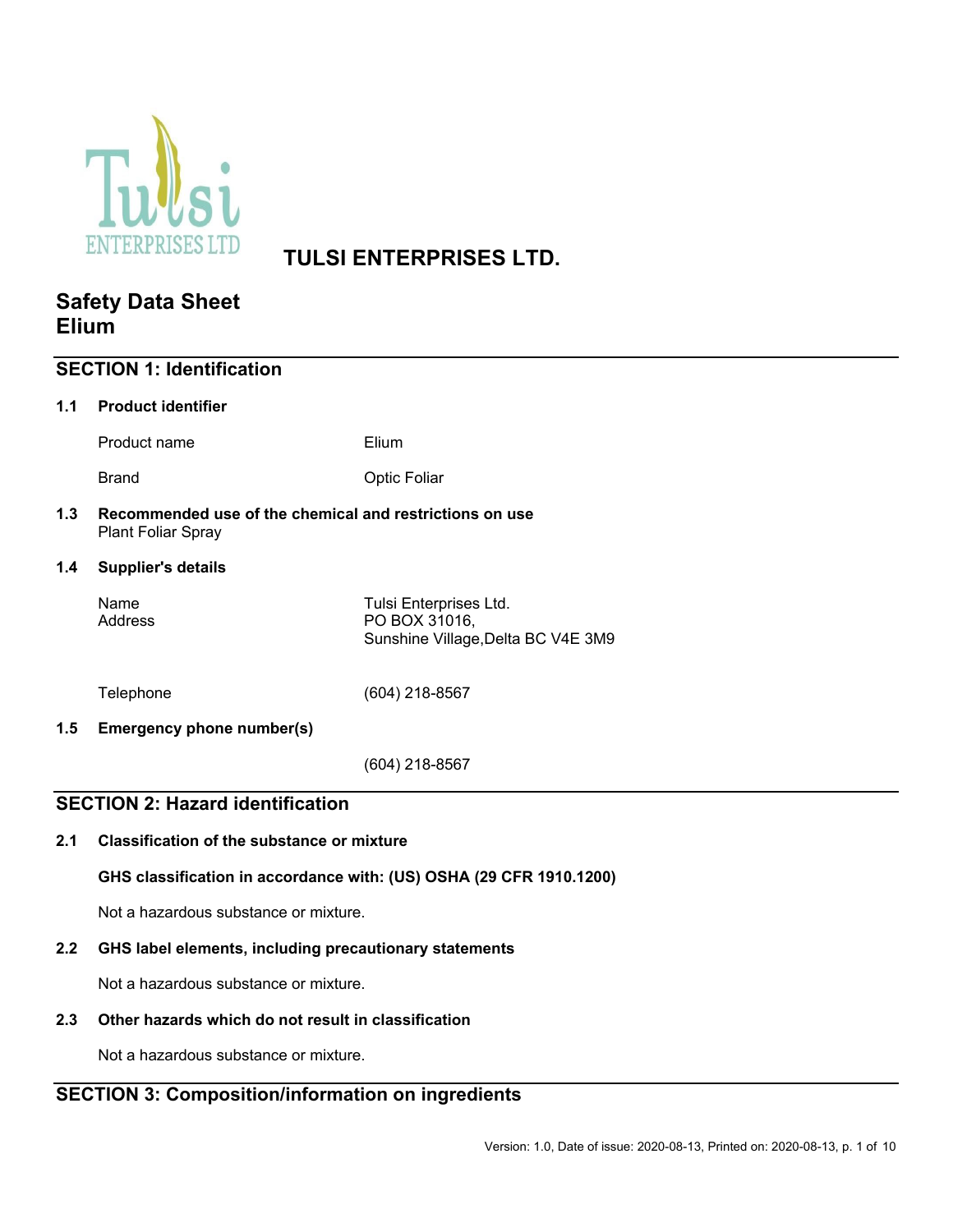#### **3.2 Mixtures**

### **Components**

| 1. Potassium nitrate<br>Concentration<br>CAS no.                                                                                                                                                                                                       | $1 - 3 \%$<br>7757-79-1                                                                                                                                               |  |
|--------------------------------------------------------------------------------------------------------------------------------------------------------------------------------------------------------------------------------------------------------|-----------------------------------------------------------------------------------------------------------------------------------------------------------------------|--|
| - Oxidizing solids, Cat. 3                                                                                                                                                                                                                             |                                                                                                                                                                       |  |
| H <sub>272</sub>                                                                                                                                                                                                                                       | May intensify fire; oxidizer                                                                                                                                          |  |
| 2. Copper sulfate (anhydrous)<br>Concentration<br>$EC$ no.<br>CAS no.                                                                                                                                                                                  | $1 - 3\%$<br>231-847-6<br>7758-98-7                                                                                                                                   |  |
| - Acute toxicity, oral, Cat. 4<br>- Skin corrosion/irritation, Cat. 2<br>- Eye damage/irritation, Cat. 2A<br>- Hazardous to the aquatic environment, short-term (acute), Cat. 1<br>- Hazardous to the aquatic environment, long-term (chronic), Cat. 1 |                                                                                                                                                                       |  |
| H <sub>302</sub><br>H <sub>315</sub><br>H <sub>3</sub> 19<br>H400<br>H410                                                                                                                                                                              | Harmful if swallowed<br>Causes skin irritation<br>Causes serious eye irritation<br>Very toxic to aquatic life<br>Very toxic to aquatic life with long lasting effects |  |
| 3. Water                                                                                                                                                                                                                                               |                                                                                                                                                                       |  |

| Concentration | $95 - 98 \%$ |
|---------------|--------------|
| EC no.        | 231-791-2    |
| CAS no.       | 7732-18-5    |
|               |              |

# **SECTION 4: First-aid measures**

# **4.1 Description of necessary first-aid measures**

| If inhaled              | Remove to fresh air and promote deep breathing. Get medical attention if<br>effects persist.                                                                                             |
|-------------------------|------------------------------------------------------------------------------------------------------------------------------------------------------------------------------------------|
| In case of skin contact | Wash with plenty of water for at least 15 minutes. Call a poison center or<br>doctor if irritation develops or persists. Take off contaminated clothing and<br>wash it before reuse.     |
|                         | Acute and delayed symptoms and effects: Causes skin irritation.<br>Signs/symptoms may include localized redness, swelling, and itching.                                                  |
| In case of eye contact  | Rinse cautiously with water for at least 15 minutes. Remove contact lenses, if<br>present and easy to do. Continue rinsing. If eye irritation persists: Get<br>medical attention/advice. |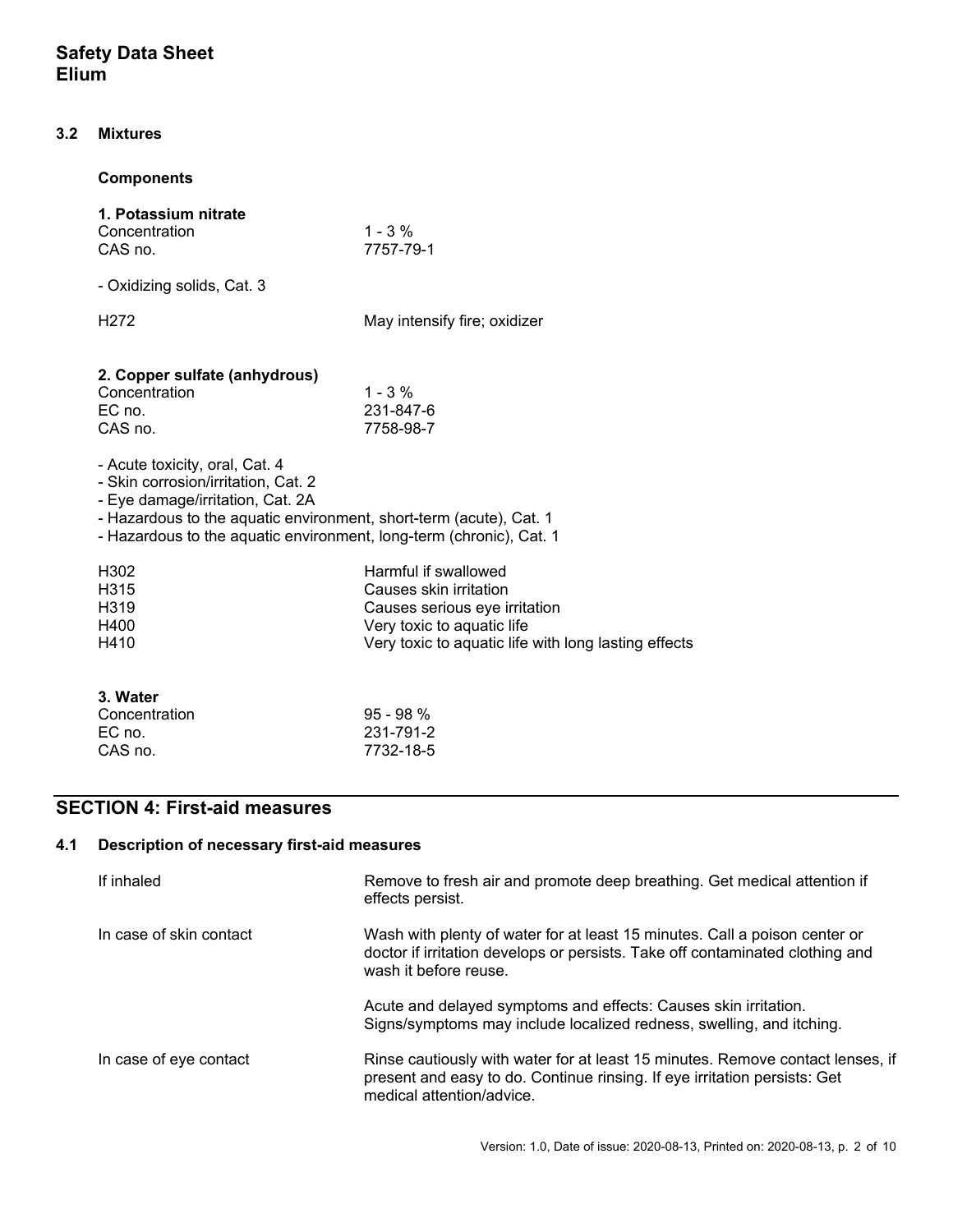Acute and delayed symptoms and effects: Causes serious eye irritation. Signs/symptoms may include redness, swelling, pain, tearing, and blurred or hazy vision.

 If swallowed Do not induce vomiting. Never give anything by mouth to an unconscious person. Give water to drink if conscious. Get medical attention if effects persist.

> Acute and delayed symptoms and effects: May cause gastrointestinal irritation. Signs/symptoms may include abdominal pain, stomach upset, nausea, vomiting and diarrhea.

#### **4.2 Most important symptoms/effects, acute and delayed**  The most important known symptoms and effects are described in the labelling (see section 2) and/or in section 11

**4.3 Indication of immediate medical attention and special treatment needed, if necessary**  Treat symptomatically and supportively.

### **SECTION 5: Fire-fighting measures**

#### **5.1 Suitable extinguishing media**

Use water spray, alcohol-resistant foam, dry chemical or carbon dioxide.

- **5.2 Specific hazards arising from the chemical**  None knwon
- **5.3 Special protective actions for fire-fighters**  Wear self-contained breathing apparatus for firefighting if necessary.

#### **Further information**

Use water spray to cool unopened containers.

## **SECTION 6: Accidental release measures**

**6.1 Personal precautions, protective equipment and emergency procedures** 

Wear personal protection recommended in Section 8. Isolate the hazard area and deny entry to unnecessary and unprotected personnel.

#### **6.2 Environmental precautions**

Do not discharge product into natural waters without pre-treatment or adequate dilution.

### **6.3 Methods and materials for containment and cleaning up**

Soak up with inert absorbent material and dispose of in accordance with applicable local or national requirements. Keep in suitable, closed containers for disposal.

#### **Reference to other sections**

For disposal see section 13.

## **SECTION 7: Handling and storage**

#### **7.1 Precautions for safe handling**

Avoid contact with skin and eyes. Do not eat, drink or smoke while handling. Wash hands with soap and water after handling. Keep out of the reach of children. For precautions see section 2.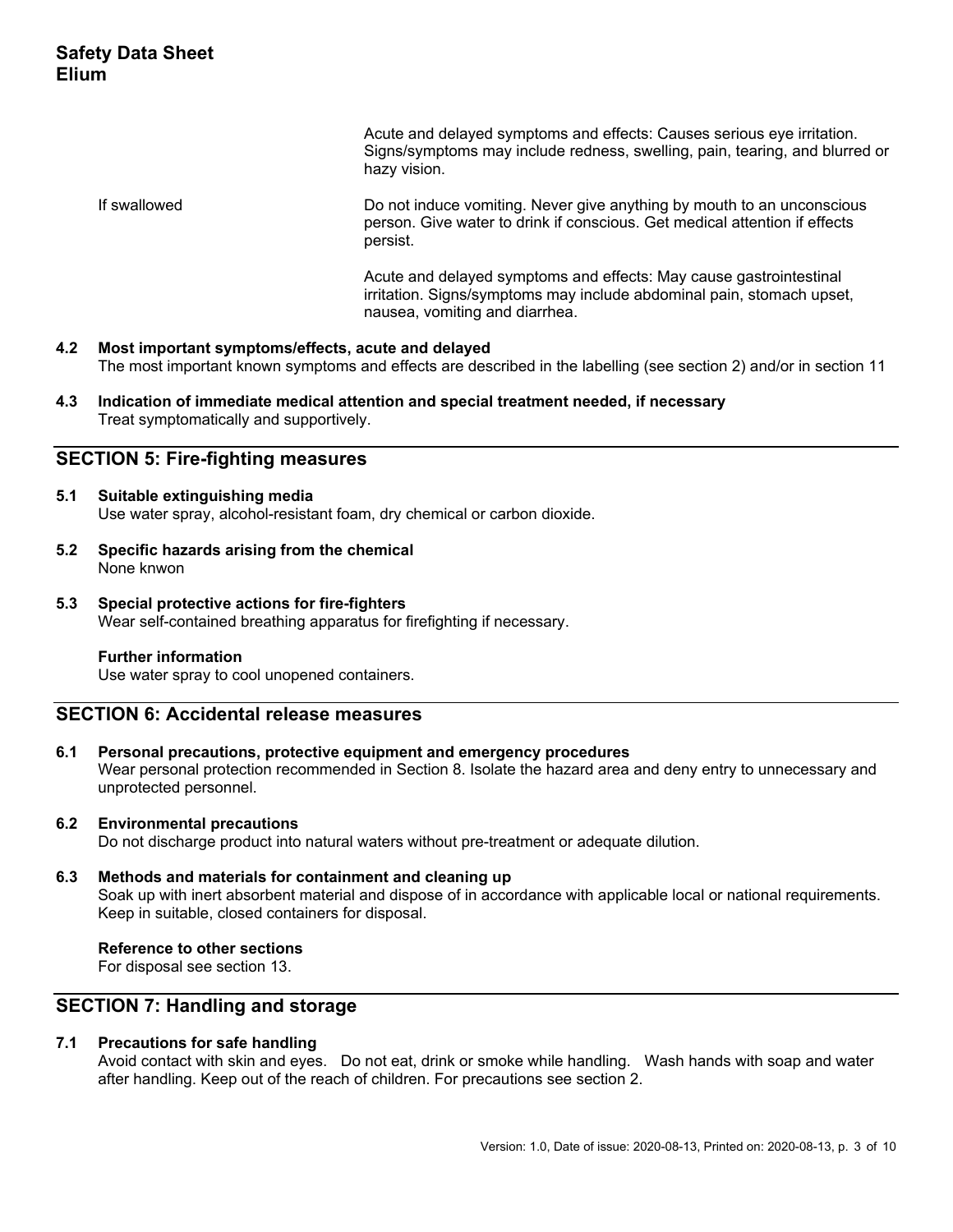#### **7.2 Conditions for safe storage, including any incompatibilities**

Keep container tightly closed in a dry and well-ventilated place. Containers which are opened must be carefully resealed and kept upright to prevent leakage.

#### **Specific end use(s)**

Apart from the uses mentioned in section 1 no other specific uses are stipulated.

### **SECTION 8: Exposure controls/personal protection**

#### **8.2 Appropriate engineering controls**

Under manufacturers recommended use, no particular controls necessary.

#### **8.3 Individual protection measures, such as personal protective equipment (PPE)**

#### **Eye/face protection**

Chemical goggles or safety glasses.

#### **Skin protection**

Wear suitable protective clothing.

#### **Body protection**

Manufacturing Sites: Wear suitable protective clothing.

Distribution, Workplace and Household Settings: No special protective equipment required

#### **Respiratory protection**

Distribution, Workplace and Household Settings: No special protective equipment required. Product Manufacturing Plant (needed at Product-Producing Plant ONLY): In case of insufficient ventilation wear suitable respiratory equipment

## **Thermal hazards**

No data available.

### **Environmental exposure controls**

No data available.

### **SECTION 9: Physical and chemical properties**

#### **Information on basic physical and chemical properties**

| Appearance/form (physical state, color, etc.) | Dark Green colour liquid |
|-----------------------------------------------|--------------------------|
| Odor                                          | <b>Medium Smell</b>      |
| Odor threshold                                | No data available.       |
| рH                                            | 6.5                      |
| Melting point/freezing point                  | No data available.       |
| Initial boiling point and boiling range       | No data available.       |
| Flash point                                   | No data available.       |
| Evaporation rate                              | No data available.       |
| Flammability (solid, gas)                     | No data available.       |
| Upper/lower flammability limits               | No data available.       |
| Upper/lower explosive limits                  | No data available.       |
| Vapor pressure                                | No data available.       |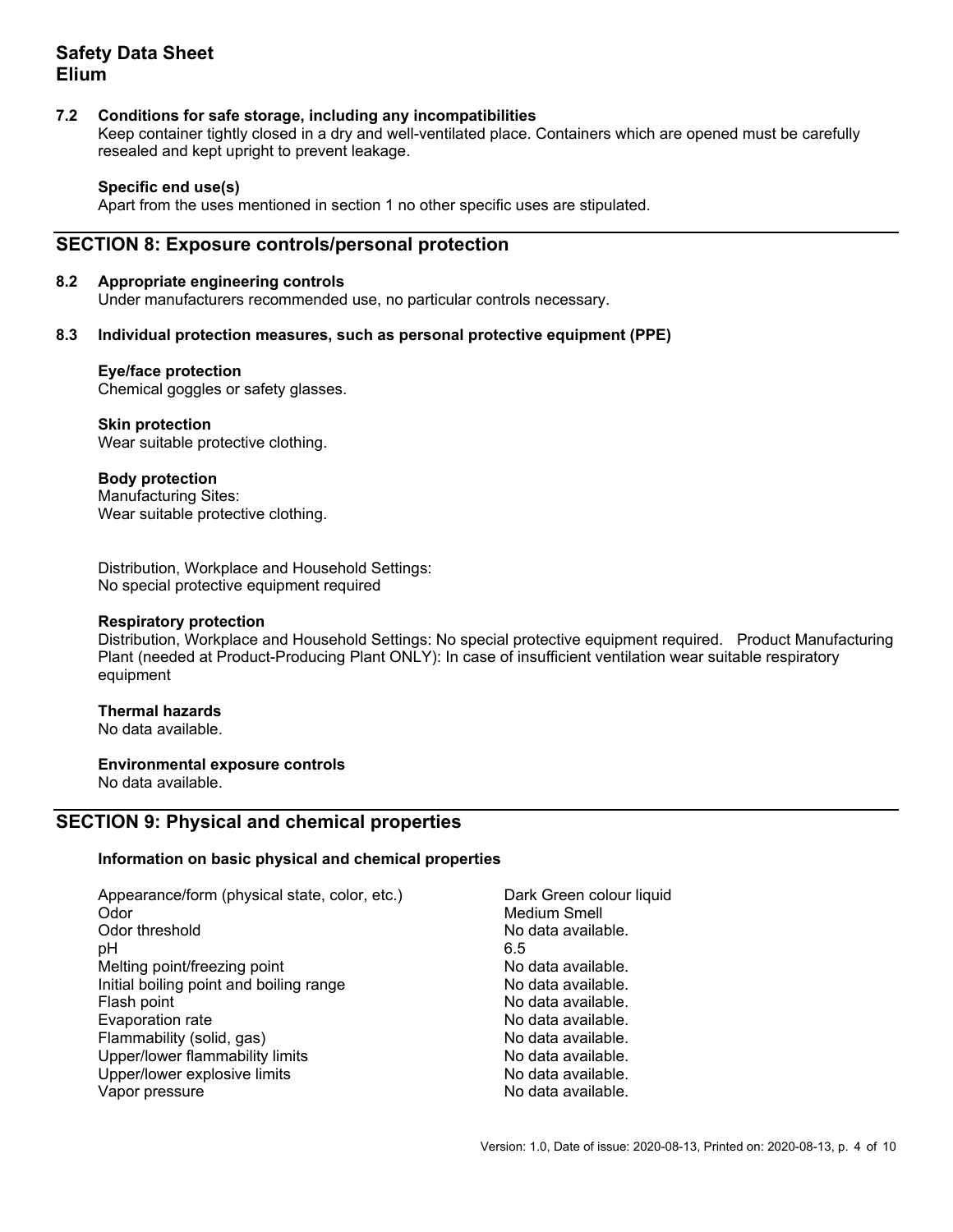- Vapor density No data available. Relative density **No data available**. Solubility(ies) No data available. Partition coefficient: n-octanol/water No data available.<br>Auto-ignition temperature Auto-ignition temperature Decomposition temperature No data available. Viscosity<br>
Explosive properties<br>
Explosive properties<br>
No data available. Explosive properties Oxidizing properties and the set of the set of the No data available.
	-

### **Other safety information**

No data available.

# **SECTION 10: Stability and reactivity**

#### **10.1 Reactivity**

Contact with incompatible materials. Sources of ignition. Exposure to heat.

#### **10.2 Chemical stability**

Stable under normal storage conditions.

**10.3 Possibility of hazardous reactions**  No data available.

#### **10.4 Conditions to avoid**

Heat, flames and sparks. Incompatible products. Keep away from open flames, hot surfaces and sources of ignition.

#### **10.5 Incompatible materials**

Avoid contact with strong oxidizers, strong mineral acids such as sulphuric acid, nitrating agents, halogenating agents, alkali metals or aluminum.

#### **10.6 Hazardous decomposition products**

Nitrogen oxides, ammonia, hydrogen cyanide, nitriles, isocyanates, nitrosamines, formaldehyde, carbon monoxide, carbon dioxide and other unidentified hydrocarbons in smoke may occur.

-----

Water: In the event of fire: see section 5

# **SECTION 11: Toxicological information**

#### **Information on toxicological effects**

#### **Acute toxicity**

As Mixture: No Data Available.

----- Potassium nitrate: Acute Oral Toxicity: LD50 >2000 mg/kg bw Acute Dermal Toxicity: LD50 >2000 mg/kg bw Acute Inhalation Toxicity: LC50 >0.527 mg/L (highest attainable concentration)

-----

Copper sulfate (anhydrous): Acute Oral Toxicity: LD50 481 mg/L Acute Dermal Toxicity: LD50 >2000 mg/kg bw.

#### **Skin corrosion/irritation**

As Mixture: No Data Available.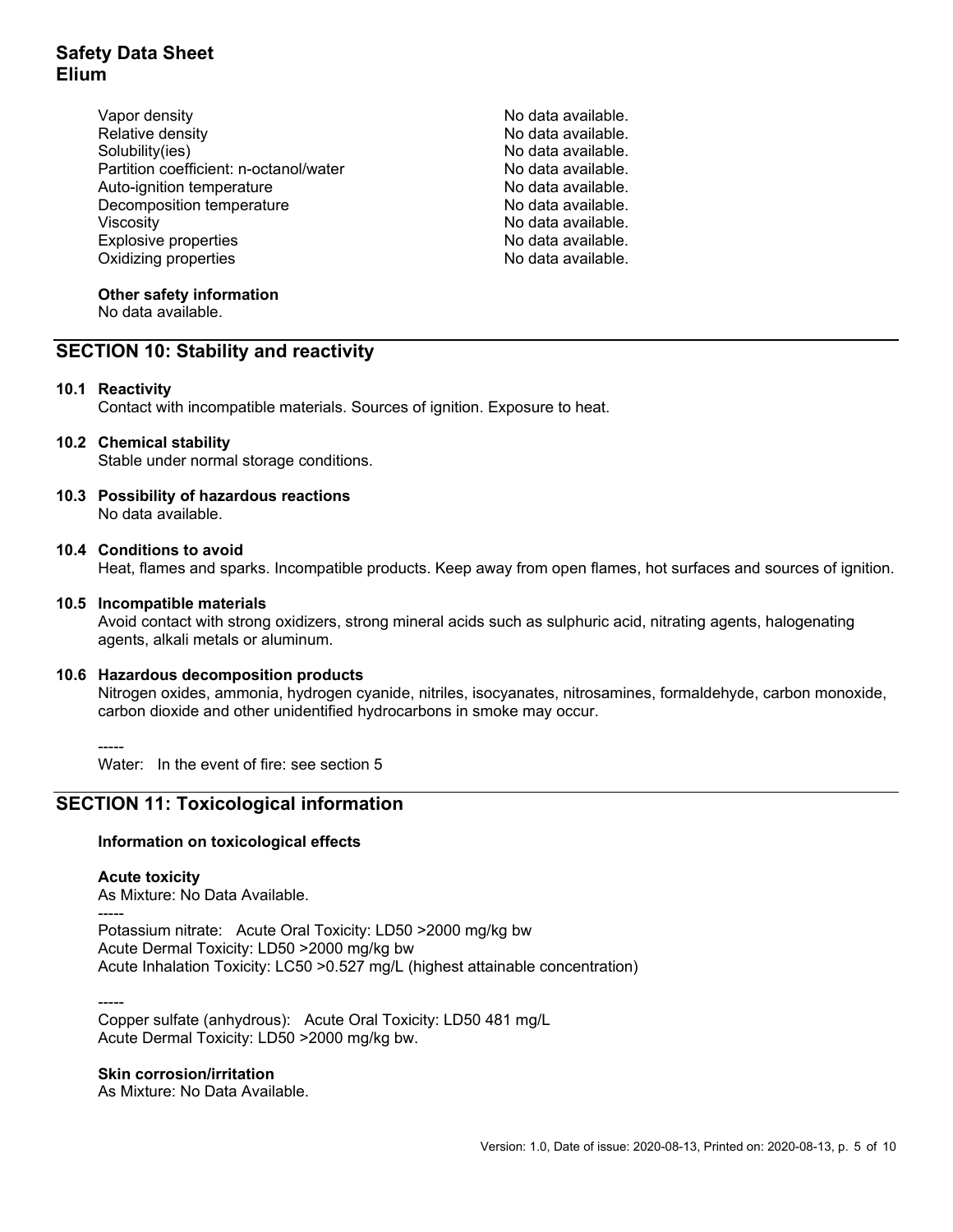-----

Potassium nitrate: No reliable skin irritation study with potassium nitrate itself is present. However, in a reliable skin irritation study in rabbits (performed comparable to OECD 404) with ammonium nitrate, no signs of skin irritation was observed up to 72 hours.

-----

Copper sulfate (anhydrous): Not Skin Irritant.

#### **Serious eye damage/irritation**

As Mixture: No Data Available.

Potassium nitrate: Potassium nitrate did not show irritation effects in an in vitro and in vivo eye irritation study according to the respective OECD guidelines.

-----

-----

Copper sulfate (anhydrous): Causes serious eye irritation.

#### **Respiratory or skin sensitization**

As Mixture: No Data Available.

-----

Potassium nitrate: Not Sensitizer.

----- Copper sulfate (anhydrous): Not Sensitiser.

#### **Germ cell mutagenicity**

As Mixture: No Data Available.

-----

Potassium nitrate: Potassium nitrate is not mutagenic in Salmonella typhimurium strains TA 1535, TA 1537, A 1538, TA 98, TA 100, and TA 92 with and without metabolic activation. No chromosomal aberrations were induced in a Chinese hamster fibroblast cell line without metabolic activation. In a study comparable to OECD guideline 479, no SCEs were induced in lymphocytes. In addition, an OECD guideline 476 and EC guideline B.17 study showed no effects on the thymidine kinase locus in L5178Y mouse lymphoma cells.

No in vivo studies are required, as all in vitro studies showed no genotoxicity.

-----

Copper sulfate (anhydrous): Not Mutagenic.

#### **Carcinogenicity**

As Mixture: No Data Available.

-----

Potassium nitrate: Potassium nitrate is not genotoxic and no substance related neoplastic lesions were observed in the chronic toxicity study. There is no positive correlation between nitrate intakes and the incidence of cancer.

-----

Copper sulfate (anhydrous): Although the available animal and human data on the carcinogenicity of copper and its compounds are deficient in several respects, the findings do not raise concerns with respect to carcinogenic activity. Consequently, further tests investigating this end-point are not recommended.

The studies on carcinogenicity also give information on the chronic effects of copper on rats and mice. The studies, although limited, indicate that at the doses tested, the pivotal endpoint was a reduction in weight gain at the highest dose rates tested. These results indicate that the NOAEL values derived from the sub-chronic effects observed in the NTP study, 1993 could be regarded as worst case for the risk assessment of copper and copper compounds.

#### **Reproductive toxicity**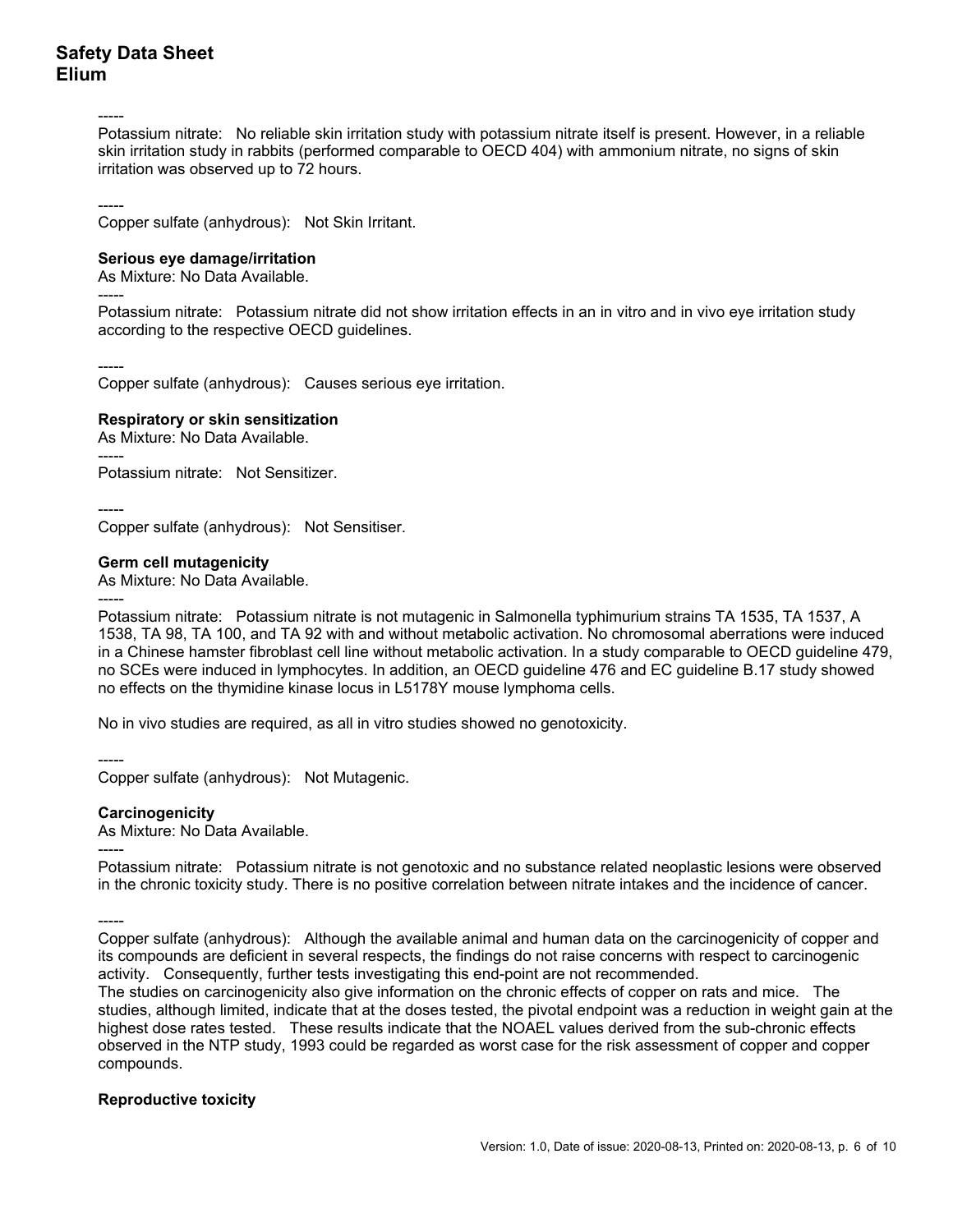As Mixture: No Data Available.

----- Potassium nitrate: Based on the results of a combined repeated dose toxicity study with a reproduction/ developmental toxicity screening performed according to OECD 422 guideline and GLP principles, the NOAEL of potassium nitrate was found to be >= 1,500 mg/kg/day for developmental toxicity. According to Annex I of Regulation (EC) No. 1272/2008 potassium nitrate is not classified based on the available data

-----

Copper sulfate (anhydrous): The existing data base is sufficient to adequately evaluate the developmental toxicity of copper with particular reference to the newly available two-generation study in the rat. It is therefore considered inappropriate to consider copper and copper compounds as potential teratogenic compounds due to the complex role of copper in regulating normal foetus development in humans at levels considered higher than would be expected to occur through the normal production and use of any copper compound. NOAEL: 24 mg/kg bw/day

#### **Summary of evaluation of the CMR properties**

As Mixture: No Data Available. ----- Potassium nitrate: No CMR Classification.

#### **STOT-single exposure**

As Mixture: No Data Available.

----- Potassium nitrate: No STOT SE toxicity.

----- Copper sulfate (anhydrous): No STOT SE Toxicity.

#### **STOT-repeated exposure**

As Mixture: No Data Available. -----

Potassium nitrate: No STOTO RE Toxicity.

----- Copper sulfate (anhydrous): No STOT RE Toxicity.

#### **Aspiration hazard**

As Mixture: No Data Available.

Potassium nitrate: Not Applicable.

# **Additional information**

No Data Available.

# **SECTION 12: Ecological information**

# **Toxicity**

-----

As Mixture: No Data Available.

----- Potassium nitrate: Fish LC50>100 mg/L, NOEC 58mg/L Daphnia Magna EC50>100 mg/L

----- Copper sulfate (anhydrous): Fish LC50 38.4 µg/L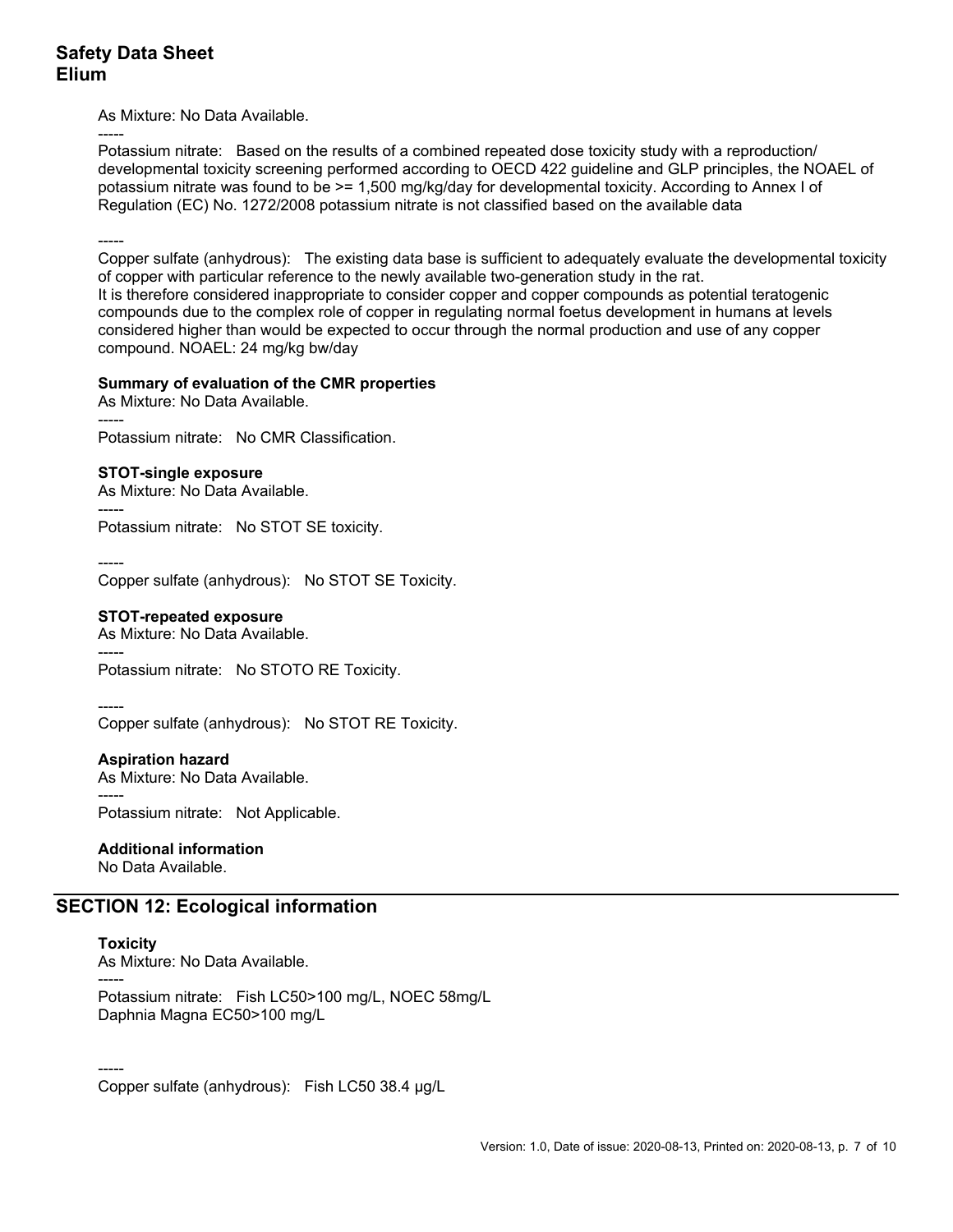#### **Persistence and degradability**

As Mixture: No Data Available.

----- Potassium nitrate: Readily biodegradation study does not need to be conducted since the substance is an inorganic salt (Annex VII REACH). In addition, biodegradation of nitrate can occur under anaerobic conditions, both under natural conditions and as a controlled process in many wastewater treatment plants, resulting in degradation products like nitrite, oxide of nitrogen, nitrogen, or ammonia. Nitrate degradation is fastest in anaerobic conditions. In the anaerobic transformation of nitrate into N2, N2O and NH3, the biodegradation rate in wastewater plant at 20 degrees Celsius is 70 g N/kg dissolved solid/day.

----- Copper sulfate (anhydrous): Biodegradation as used for organic substances does not apply to inorganic substances such as copper and its compounds, but attenuation of the toxicity is observed.

#### **Bioaccumulative potential**

As Mixture: No Data Available.

----- Potassium nitrate: Simple inorganic salts with high aqueous solubility will exist in a dissociated form in an aqueous solution. Such a substance has a low potential for bioaccumulation.

----- Copper sulfate (anhydrous): There is a considerable amount of copper accumulation data available. The data have been reviewed by two authors in view of assessing the relation between the CuBCF/BAF values and the copper concentrations in the water and sediment. Additionally some researchers have assessed the influence of water chemistry (dissolved organic matter), and the physiology of the organisms (species, age, seasons...) on the observedBCF/BAF values.

The information demonstrates that copper is well regulated in all living organisms and thatBCFand BAF values have no meaning for a hazard assessment.

The data also demonstrate that waterborne exposure is most the critical exposure route and that copper is not biomagnified in aquatic ecosystems.

The section further includes critical data related to (1) the accumulation of copper on critical target tissues (eg gills in aquatic organisms); (2) the influence of environmental parameters (eg Organic Carbon, pH, Cationic Exchange Capacity) as well as food intake on the accumulation of copper. This information is relevant to the understanding of the accumulation as well as the mechanism of actions, described in the section "ecotoxicological information". Information relevant to assessing copper toxicity from dietary exposure - of relevance to a secondary poisoning assessment is included in the section "ecotoxicological information".

### **Mobility in soil**

As Mixture: No Data Available.

----- Potassium nitrate: No Data Available.

#### **Results of PBT and vPvB assessment**

As Mixture: No Data Available.

----- Potassium nitrate: No Data Available.

# **SECTION 13: Disposal considerations**

#### **Disposal of the product**

Disposal should be in accordance with applicable Federal, State and local laws and regulations. Local regulations may be more stringent than State or Federal requirements.

#### **Disposal of contaminated packaging**

Dispose of as unused product.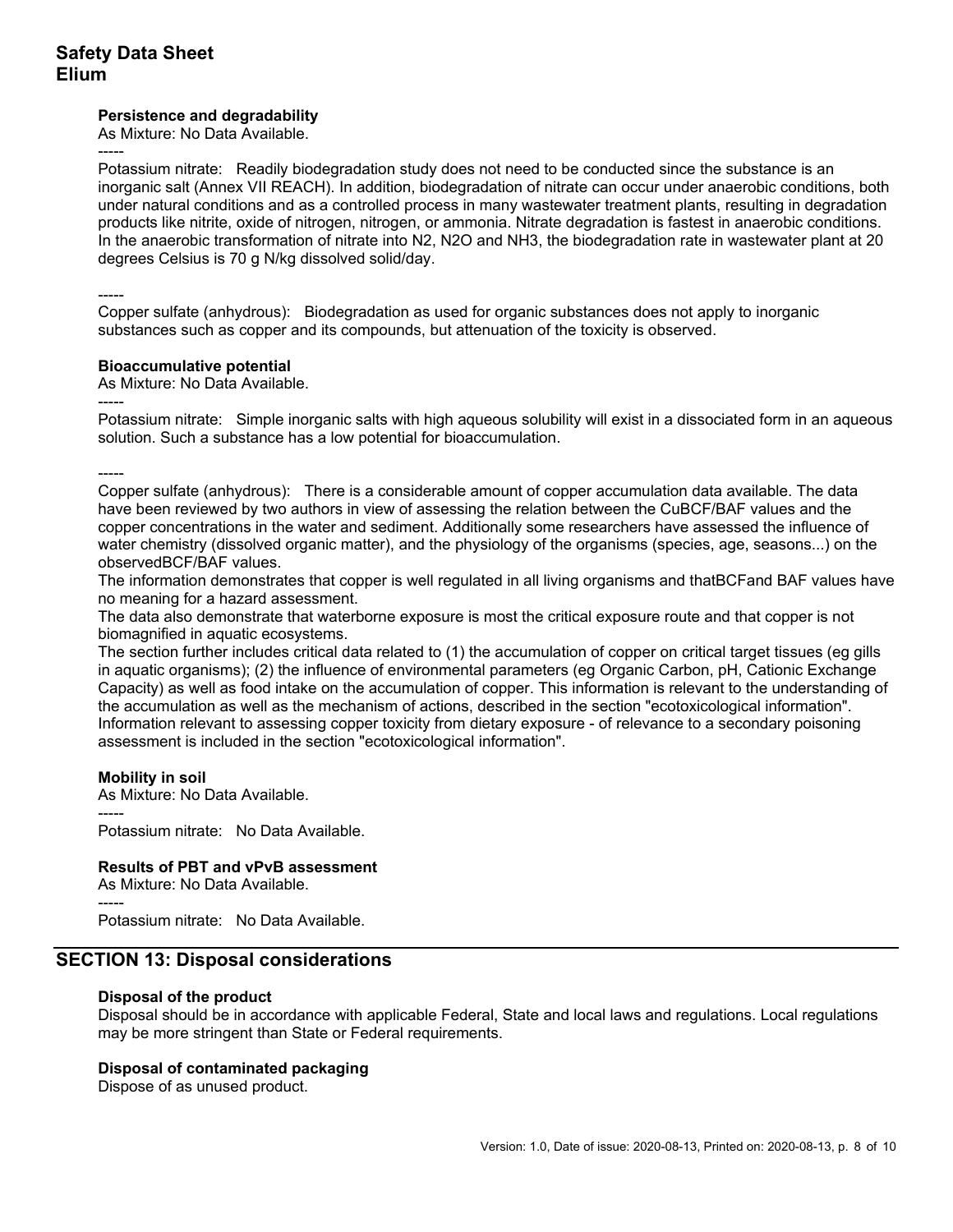## **SECTION 14: Transport information**

#### **DOT (US)**

Not dangerous goods

# **IMDG**

Not dangerous goods

#### **IATA**

Not dangerous goods

### **SECTION 15: Regulatory information**

#### **15.1 Safety, health and environmental regulations specific for the product in question**

 **New Jersey Right To Know Components**  Common name: POTASSIUM NITRATE CAS number: 7757-79-1

#### **Pennsylvania Right To Know Components**

Chemical name: Nitric acid, potassium salt CAS number: 7757-79-1

#### **Canadian Domestic Substances List (DSL)**

Chemical name: Nitric acid potassium salt CAS: 7757-79-1

#### **Canadian Domestic Substances List (DSL)**

Chemical name: Sulfuric acid copper(2++) salt (1:1) CAS: 7758-98-7

#### **SARA 302 Components**

No chemicals in this material are subject to the reporting requirements of SARA Title III, Section 302.

#### **SARA 313 Components**

This material does not contain any chemical components with known CAS numbers that exceed the threshold (De Minimis) reporting levels established by SARA Title III, Section 313.

### **SARA 311/312 Hazards**

No SARA Hazards

#### **Massachusetts Right To Know Components**

No components are subject to the Massachusetts Right to Know Act.

### **Pennsylvania Right To Know Components**

**Water** CAS-No. 7732-18-5

# **New Jersey Right To Know Components**

**Water** CAS-No. 7732-18-5